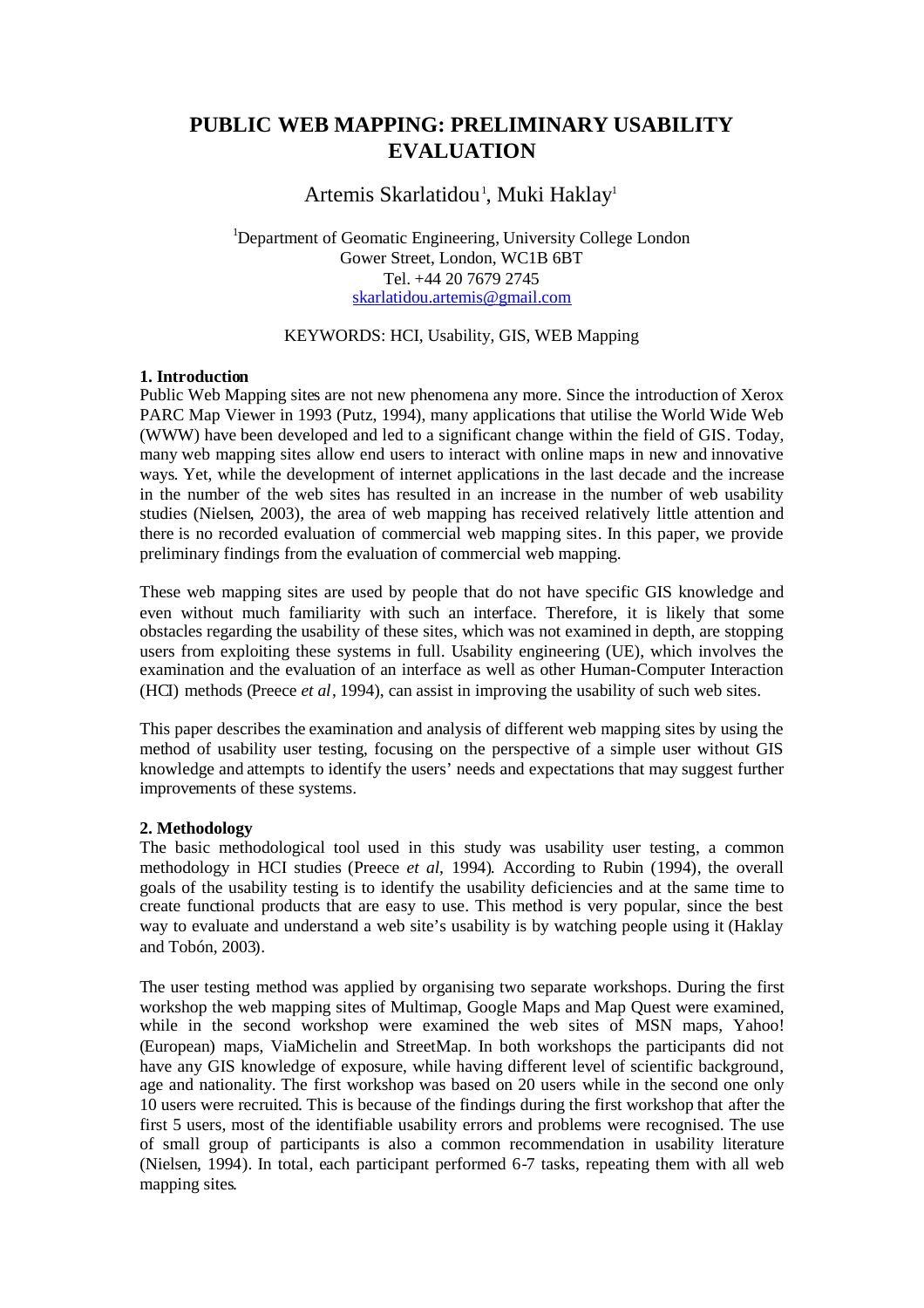The data gathered during the study was both qualitative and quantitative. Qualitative data gathered through the "Thinking Aloud Protocol", where the participants provide a verbal explanation for their actions, a pre test questionnaire and a post test questionnaire. The quantitative data was gathered by measuring the total time that the user was performing each task as well as the total number of clicks. The total time for performing each task is in strong correlation with the mental effort that the user spent in each web site and the number of clicks describes the number of steps required to obtain the desirable result.

In order to further compare the different web mapping sites the success rate was calculated. Success rate is defined as *"the percentage of tasks that users complete correctly"* (Nielsen, 2001). Therefore, if a user could not perform a task correctly, it was scored as fail and the user could continue with the next task. If the user completed the task and obtained the desirable results, this task was scored as successful. A partial credit was given in tasks that were partially successful. To estimate the final percentage of the success rate for each web site, a formula that was introduced by Nielsen (2001) was used:

$$
(Ns(\ Nps^*0.5))/N \tag{1}
$$

Where:

**Ns:** Total Number of Successful attempts **Nps:** Total Number of Partially Successful attempts **N:** Number of Total attempts

#### **3. Results**

The quantitative data analysed statistically and comparative graphs for the web mapping sites were created indicating the average, minimum and maximum time spent in each task as well as the average, minimum and maximum number of clicks for obtaining the desirable results. As the time spent is in strong correlation with the user's mental effort, the web site where the user could satisfy the task's objectives faster was considered as the most usable (Figure 1). Similarly the web site where the user could satisfy the task's goal with less steps and therefore with the lowest number of clicks, was considered as the most usable web site.



**Figure 1:** Comparison of the Web Mapping Sites based on the average time spent (in seconds) in each specific task.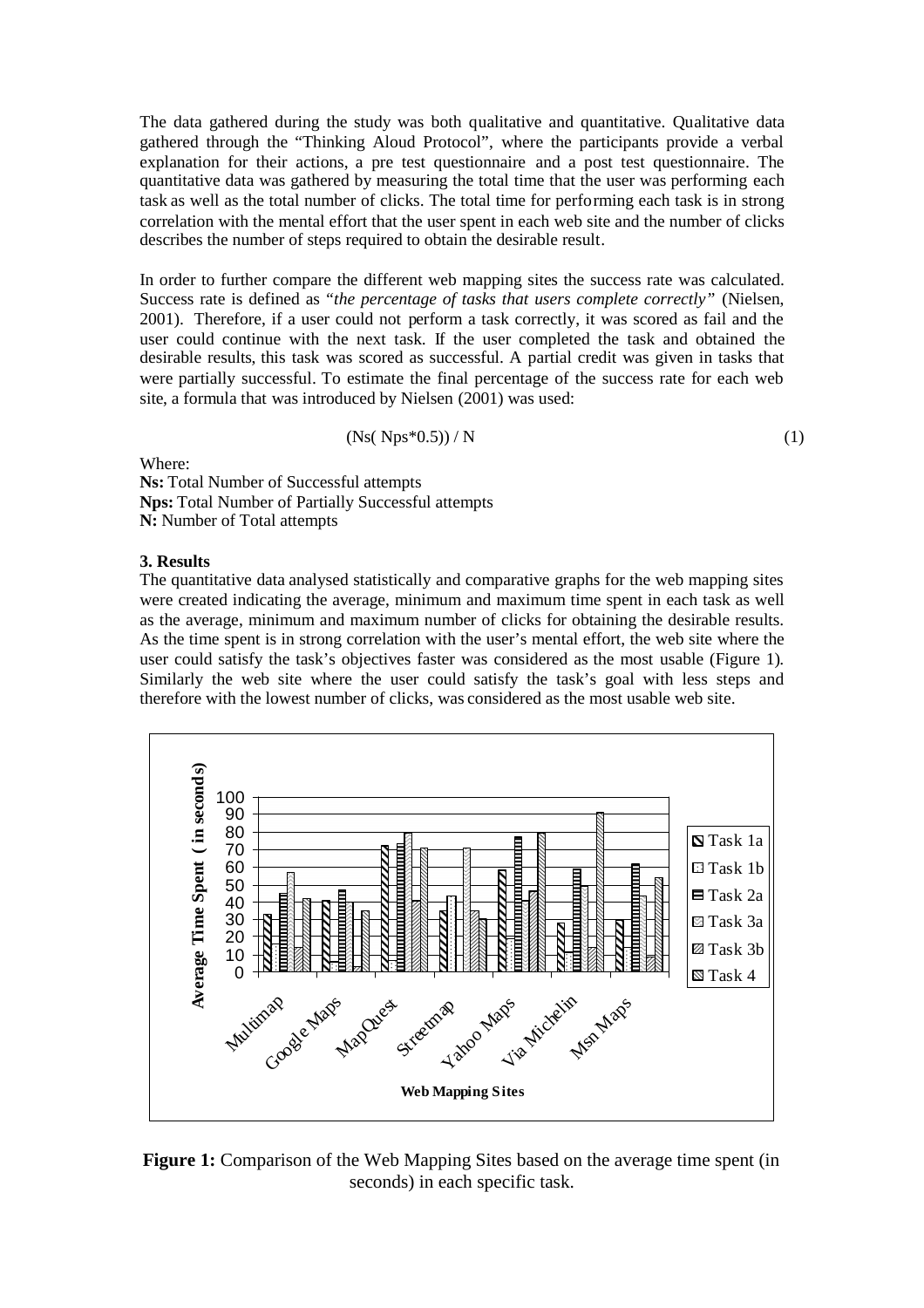Furthermore, the success rate was calculated and the web mapping sites were compared accordingly. The following graph indicates the most and less usable web sites, based on the observed user's performance during the workshops.



**Figure 2:** Comparison of the Web Mapping Sites according to the estimated Success Rate

As Figure 2 shows, Google Maps is the most usable as the users could easily obtain the desirable results and the lowest number of failures was observed. The less usable web site is MapQuest.

The qualitative data gathered through both the questionnaires and most significantly through the "Thinking Aloud Method", encouraged the process of understanding the user's needs and expectations as it was possible to identify the users' beliefs and thoughts regarding each web site separately. The importance of the qualitative data gathered could be clearly proved with the following example. As it can be seen from Figure 2, the difference between the web sites of Multimap and Google Maps is relatively small, however it was observed that the preferable website from the user perspective was the web site of Multimap as it gave the impression of a better organised interface, with more links, functions and services.

## **4. Discussion**

This project identified certain barriers to web mapping usability and explored how these can be addressed by using the method of user testing. When the users visit a web mapping site, they have a specific objective which must be satisfied rapidly, it is necessary to take into account aspects such as the buttons' design, the usage of the advertisement and the design of the web site's interface. Based on this project's findings we can conclude that users were failing because of a usability problem related to the web site's design.

By using the method of user testing it was demonstrated that the level of information provided by each web site's homepage, affects users' impression regarding how well it is organised. Also, the usability of each web site is in direct correlation with the size of the maps provided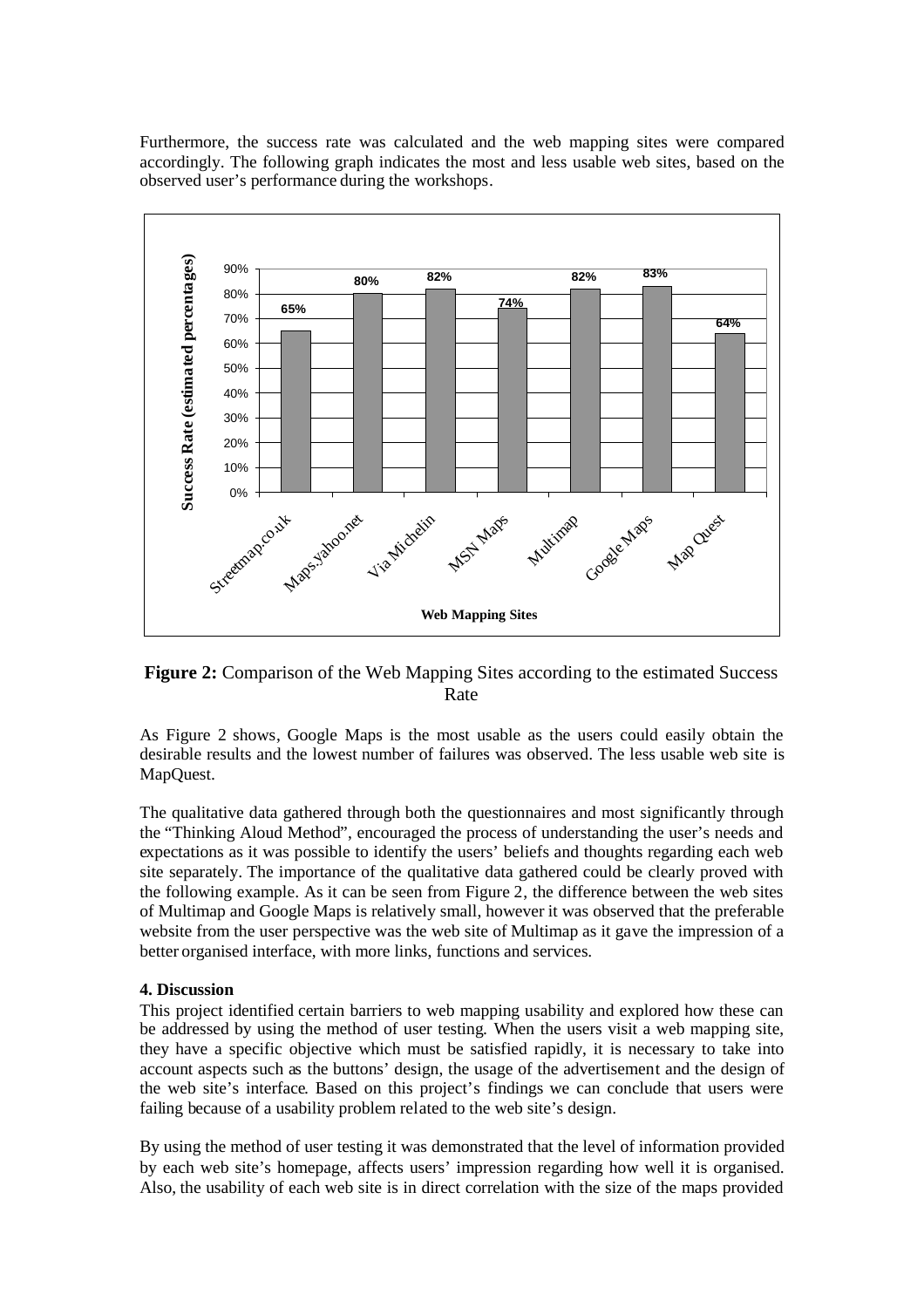and the web sites should provide detailed maps of big size. Almost all the users suggested that a big map size should be used as the predefined size for the initial results as they could identify more features around the place under search.

Interestingly, the number of the advertisement boxes does not seem to directly affect usability. This was demonstrated through a comparison of Google Maps, which does not display graphical advertisements, with Multimap, which includes several advertisement boxes. According to Figure 2, Google Maps appears to be more usable for only 1% compared with Multimap, which means that users ignore the advertisements (Nielsen, 2004). However, many users underlined that advertisements and especially the interactive, were very disturbing while they were trying to interpret the map. It should be also taken into consideration that a high number of advertisement boxes can easily increase the web site's size and therefore increase its download time, which, in turn, increases the frustration of users while waiting a new map tile to be downloaded.

The map presentation, the colours used and the features provided by each web site affect the users, in terms of how focused they become while interpreting them and can especially affect users with colour deficiency. Multimap and StreetMap use the same map presentation which the users' found to be the most usable. These are presented in a standard that the users are familiar with from A-Z products. Also, based on the comments of the only user with colour deficiency who participated in both workshops, the map presentation of these two web sites was the best one as the colours used were easily identified. Additionally, it was observed that users expect to understand the symbols displayed on maps without reading a map legend, as this increases their mental effort.

A very important aspect of web mapping sites is the level of functionality that dictates the level of interaction between users and the online map. The most functional web site was that of Yahoo, as a result of the use of a dedicated Java applet. However, it was demonstrated that the users avoid using a variety of functions. They prefer to view maps instantly, in a predefined scale that provides them all the necessary information. Regarding the functionality a very important element is also the presentation of the buttons referred to different functions. Almost none of the users identified the satellite imagery service provided by StreetMap as it was given by a word description. Generally it was observed that users prefer the use of images for the design of both the function and service buttons.

Finally, most of the users, although impressed, did not like satellite imagery as they found it not usable. Therefore, web sites which emphasize on high quality satellite imagery should run usability tests in order to identify how usable these services will be for the final users.

#### **References**

- **Haklay, M., Tobón C.** (2003), Usability evaluation and PPGIS: towards a user-centred design approach. *International Journal of GIS* 17 (6), pp. 577-592.
- **Nielsen, J.** (1994), Guerilla HCI: Using Discount Usability Engineering to Penetrate the Inimidation Barrier. [http://www.useit.com/papers/guerilla\\_hci.html](http://www.useit.com/papers/guerilla_hci.html)
- **Nielsen, J.** (2001), Success Rate: The simplest usability Metric. *(*Alertbox, 18 February 2001) <http://www.useit.com/alertbox/20010218.html>
- **Nielsen, J.** (2003), Usability 101: Introduction to Usability. (Alertbox, 25 August 2003) <http://www.useit.com/alertbox/9605.html>
- **Nielsen, J.** (2004), Top Ten Mistakes in Web Design. (Alertbox, 2004 updated version). <http://www.useit.com/alertbox/9605.html>
- **Preece, J., Rogers, Y., Sharp, H., Benyon, D.** (1994), Human Computer Interaction. (Essex, UK: Addison-Wesley Longman Ltd).